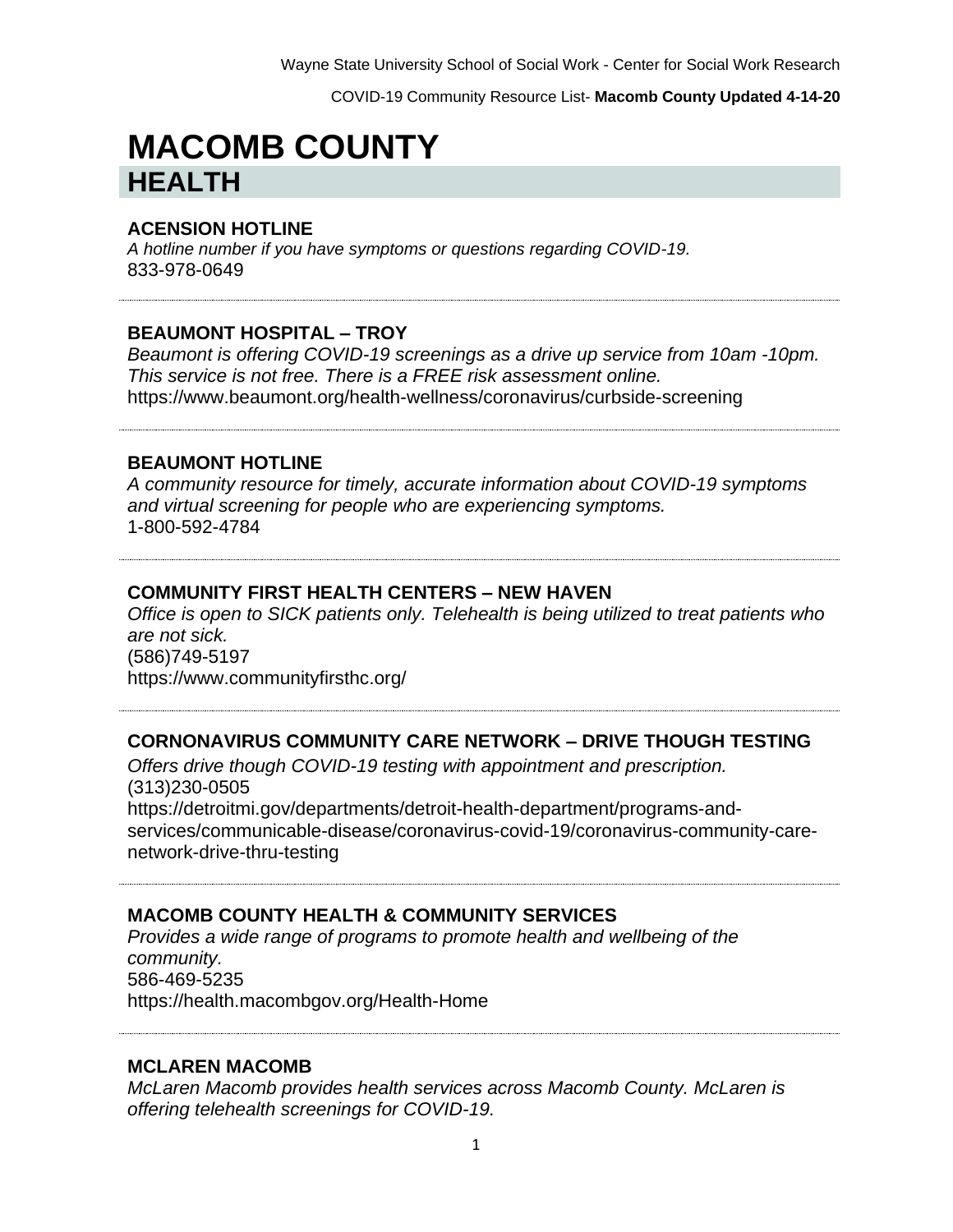COVID-19 Community Resource List- **Macomb County Updated 4-14-20**

810-342-4020 https://www.mclaren.org/main/coronavirus-covid-19

#### **MICHIGAN 2-1-1**

*Provides a list of resources available for Michigan residents.*  2-1-1 https://www.mi211.org/

#### **MICHIGAN DEPARTMENT OF HEALTH & HUMAN SERVICES**

*Provides information regarding COVID-19 (Corona Virus) through a statewide hotline and website. Hotline staff can answer health related questions but are not able to provide clinical advice or diagnosis.* 517-241-3740 (Main); 888-535-6136 (Statewide hotline) https://www.michigan.gov/coronavirus

#### **MYCARE HEALTH CENTER – MOUNT CLEMENS**

*MyCare is an FHQC in Macomb County. MyCare offers a variety of medical and behavioral health services. This location is currently open.*  (586)783-2222 https://www.mycarehealthcenter.org/

**MYCARE HEALTH CENTER – CENTERLINE** 

*MyCare is an FHQC in Macomb County. MyCare offers a variety of medical and behavioral health services. This location is currently open.*  (586)756-7777 https://www.mycarehealthcenter.org/

#### **MYCARE HEALTH CENTER – DENTAL – CENTERLINE**

*MyCare is an FHQC in Macomb County. MyCare dental offers dental services. This location is currently open.*  (586)467-0980 https://www.mycarehealthcenter.org/

#### **VIRTUAL EXERCISE CLASSES**

*List of gyms offering free online workouts and live streaming (from CBS News).* https://www.cbsnews.com/news/coronavirus-free-online-workout-gyms-live-streamclasses-during-outbreak/

### **MENTAL HEALTH COUNSELING**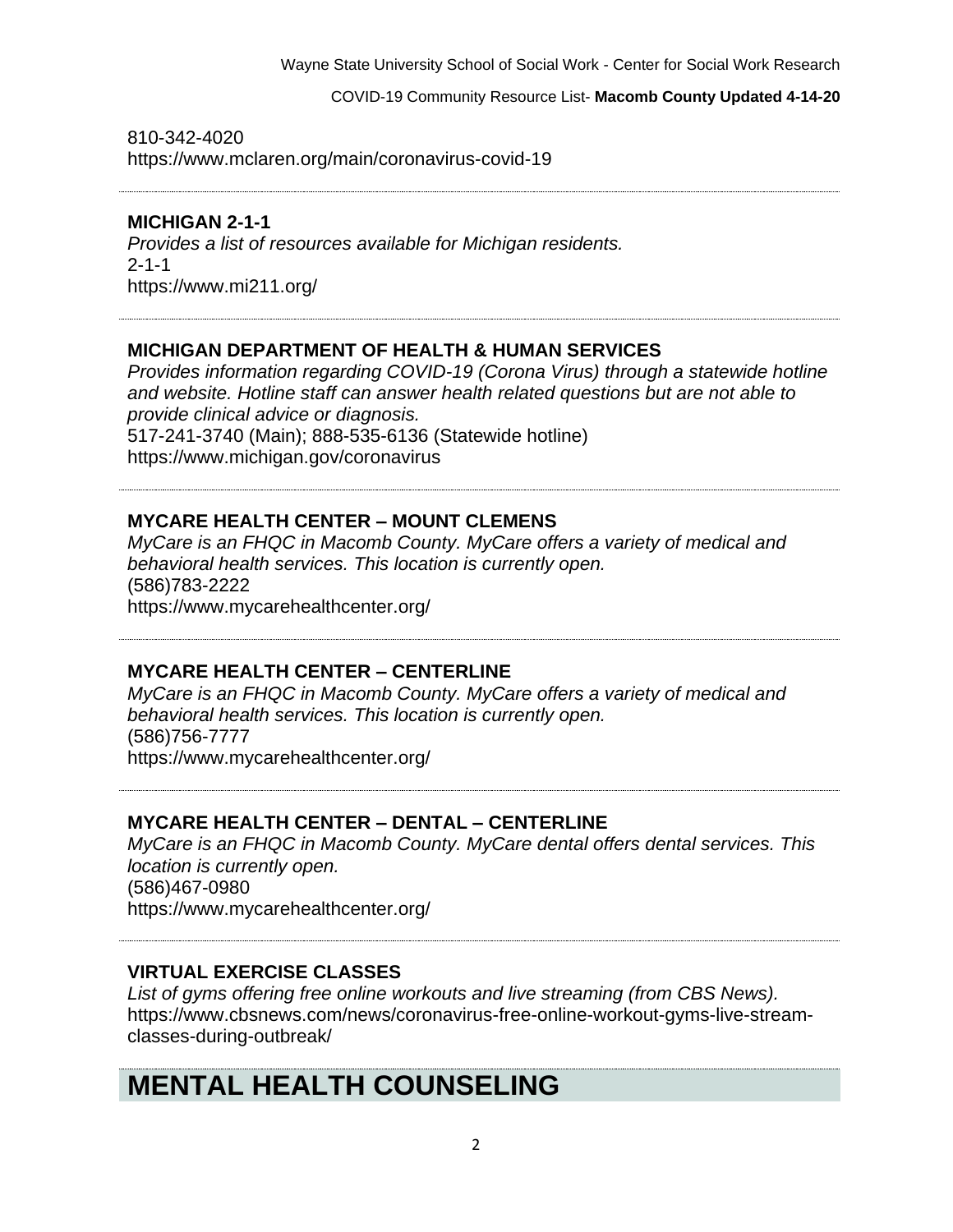COVID-19 Community Resource List- **Macomb County Updated 4-14-20**

#### **CATHOLIC CHARITIES OF SOUTHEAST MICHIGAN**

*Currently offering telehealth mental health and substance use counseling.*  (855)882-2736

#### **CHALDEAN COMMUNITY FOUNDATION**

*Provide trilingual therapy telephonically through our LLMSW Social Workers in response to the need to social distance. Our website also lists the acculturation services additionally offered which remain active telephonically.* 586-722-7253 https://www.chaldeanfoundation.org/

#### **COMMUNITY FIRST HEALTH CENTERS – NEW HAVEN**

*Telehealth services are being provided for mental health clients.*  (586)749-5197 https://www.communityfirsthc.org/

#### **CRISIS TEXT LINE**

*Anxious about Coronavirus? Text HOME to 741741 to connect with a crisis counselor.* 741741 (text)

#### **EASTERSEALS MICHIGAN**

*Offers individual and group counseling for adults and children, Our services include youth, parent/child counseling, parenting support groups, trauma informed counseling practices, family therapy, psychological evaluation, substance use assessment and counseling. Services our offered same day telehealth.* 1-800-475-6400 [www.essmichigan.org](http://www.essmichigan.org/)

#### **EASTWOOD BEHAVIORAL HEALTH**

*Since 1970, Eastwood has provided mental health, and substance abuse treatment services throughout southeast Michigan.* 800-626-3896 [https://healthcare.ascension.org/Specialty-Care/Behavioral-Mental-Health/Eastwood-](https://healthcare.ascension.org/Specialty-Care/Behavioral-Mental-Health/Eastwood-Clinics)**[Clinics](https://healthcare.ascension.org/Specialty-Care/Behavioral-Mental-Health/Eastwood-Clinics)** 

#### **MYCARE HEALTH CENTER – MOUNT CLEMENS**

*MyCare is an FHQC in Macomb County. MyCare offers a variety of medical and behavioral health services. This location is currently open.*  (586)783-2222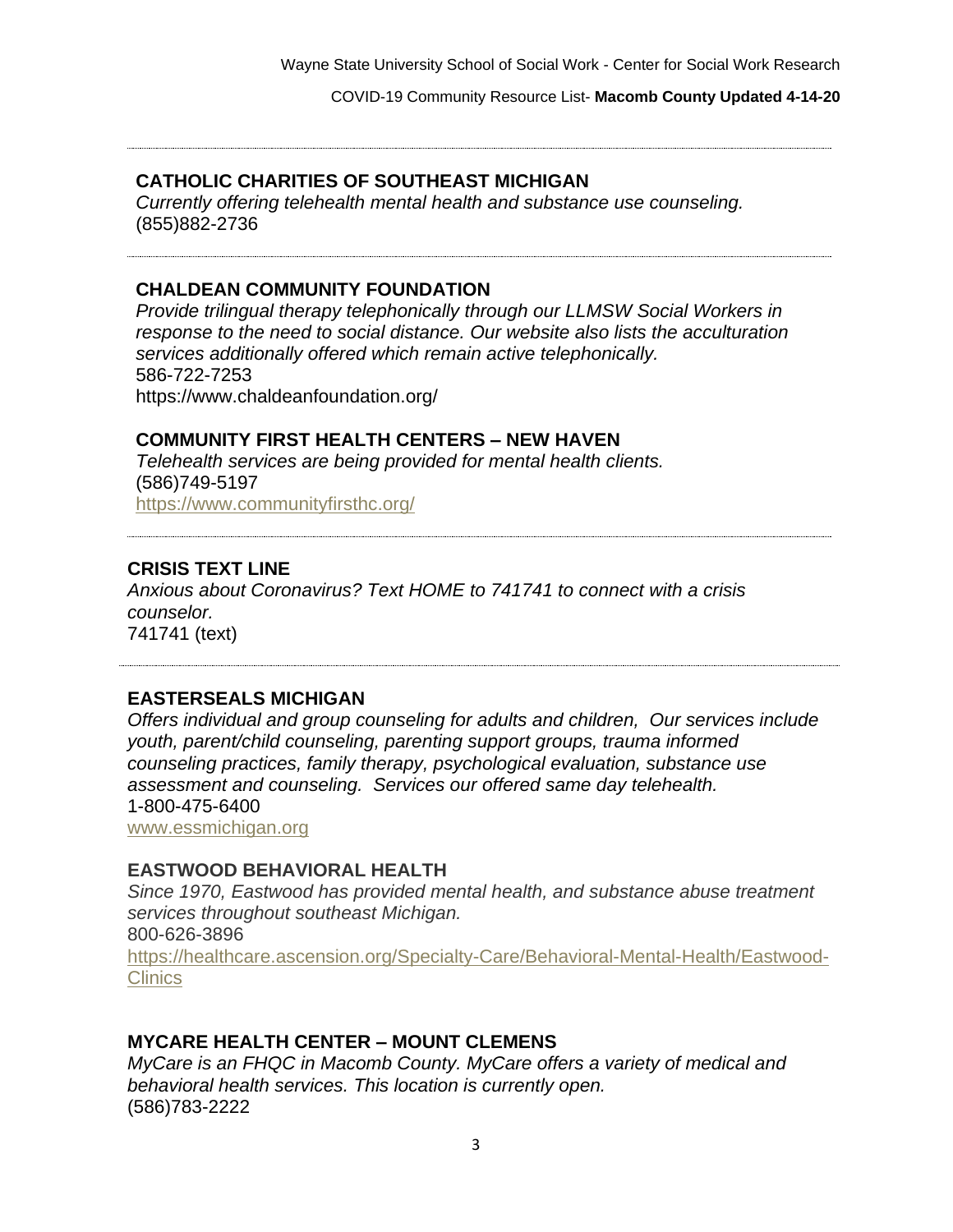COVID-19 Community Resource List- **Macomb County Updated 4-14-20**

https://www.mycarehealthcenter.org/

#### **MYCARE HEALTH CENTER – CENTERLINE**

*MyCare is an FHQC in Macomb County. MyCare offers a variety of medical and behavioral health services. This location is currently open.*  (586)756-7777 https://www.mycarehealthcenter.org/

#### **SAMHSA DISASTER DISTRESS HELPLINE**

*SAMHSA has opened a helpline to discuss stress as a result of COVID-19.*  1-800-985-5990 https://www.samhsa.gov/find-help/disaster-distress-helpline

#### **MICHIGAN 2-1-1**

*Provides a list of resources available for Michigan residents.*  2-1-1 https://www.mi211.org/

### **UNEMPLOYMENT**

#### **MICHIGAN TALENT INVESTMENT AGENCY – UNEMPLOYMENT INSURANCE**

*Provides partial income replacement for a limited period of time for eligible individuals who become unemployed due to COVID-19 pandemic. Also provides a mechanism for problem resolution.* 800-638-3994 https://www.michigan.gov/leo/0,5863,7-336-78421\_97241---,00.html

#### **MICHIGAN 2-1-1**

*Provides a list of resources available for Michigan residents.*   $2 - 1 - 1$ https://www.mi211.org/

#### **STATE OF MICHIGAN**

*Expanded unemployment benefits for Michigan workers during COVID-19.* 800-638-3994 https://www.michigan.gov/coronavirus/0,9753,7-406-98158-521770-- ,00.html?link\_id=6&can\_id=b4c14bfa2c40cd59ba1161439b9de074&source=emailcovid-19-making-sure-youreinformed&email\_referrer=email\_753230\_\_\_subject\_1007761&email\_subject=whatdo-you-need-right-now-re-coronavirus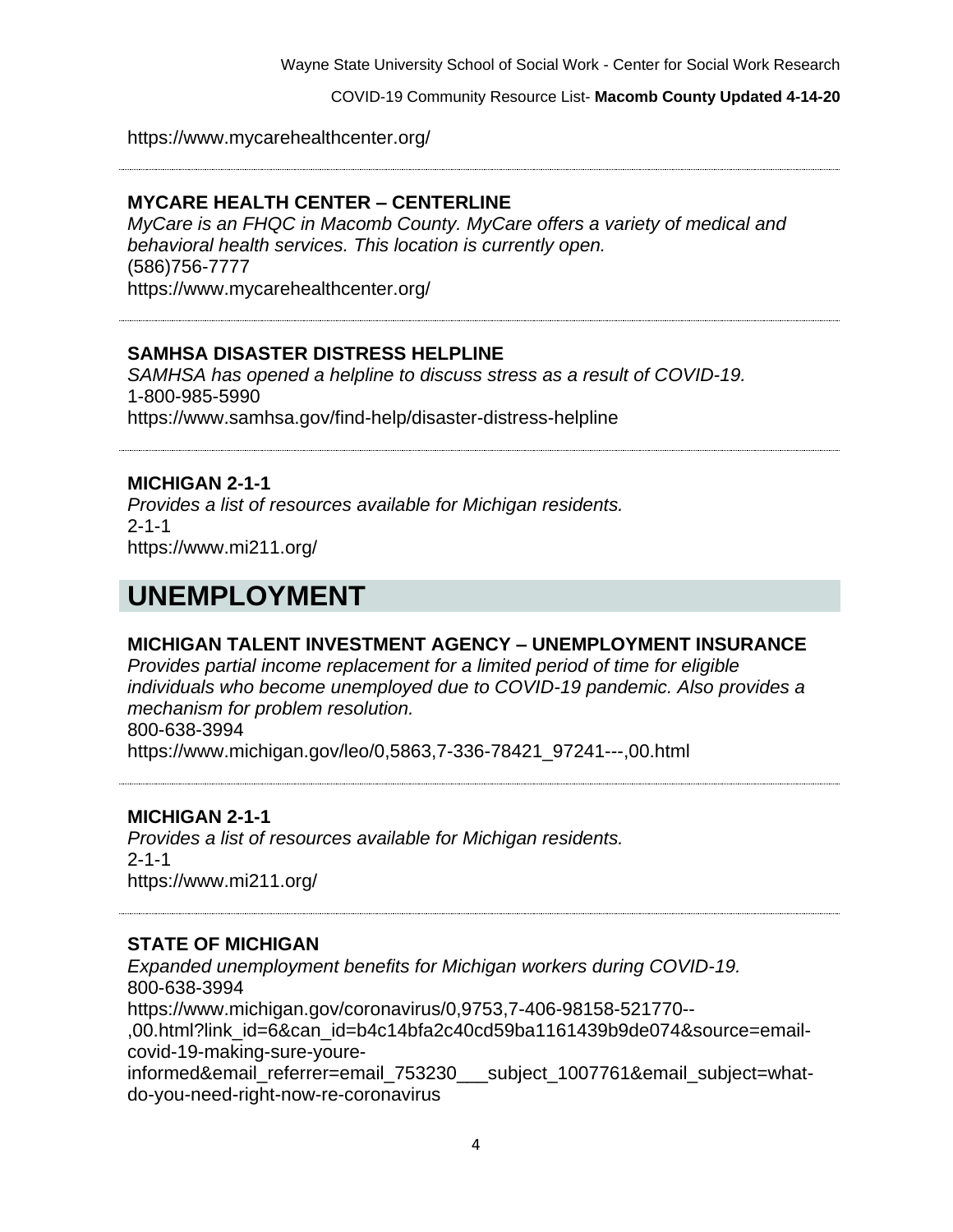COVID-19 Community Resource List- **Macomb County Updated 4-14-20**

# **HOUSING**

#### **THE SALVATION ARMY – WARREN**

*May be able to provide assistance with rental expenses.*  (586)754-7400 https://www.michigan.gov/mdhhs/0,5885,7-339-71547\_5531\_62127---,00.html

#### **THE SALVATION ARMY – MOUNT CLEMENS**

*May be able to provide assistance with rental expenses.*  (586)469-6712 https://centralusa.salvationarmy.org/mtclemens/

#### **MDHHS – MACOMB COUNTY – STATE EMERGENCY RELEIF**

*State Emergency Relief can include help with rent payment, rental deposits, utility bills, moving expenses and more.* (586)469-7700 https://www.michigan.gov/mdhhs/0,5885,7-339-71547\_5531\_62127---,00.html

#### **MACOMB COMMUNITY ACTION**

*Offering housing support to those in need.*  (586)759-9150 https://mca.macombgov.org/Mca-Home?webdesign=adaptive

#### **MICHIGAN 2-1-1**

*Provides a list of resources available for Michigan residents.*  2-1-1 https://www.mi211.org/

#### **WAYNE METROPOLITAN COMMUNITY ACTION AGENCY**

*Assistance with housing bills.* 313-388-9799 (Detroit residents); 734-284-6999 (Out Wayne); 313-873-6000 (Main Office) https://www.waynemetro.org/

### **ENERGY**

#### **CONSUMERS ENERGY**

*Consumers energy is offering payment plans for low income consumers and halting energy shutoffs due to COVID-19.*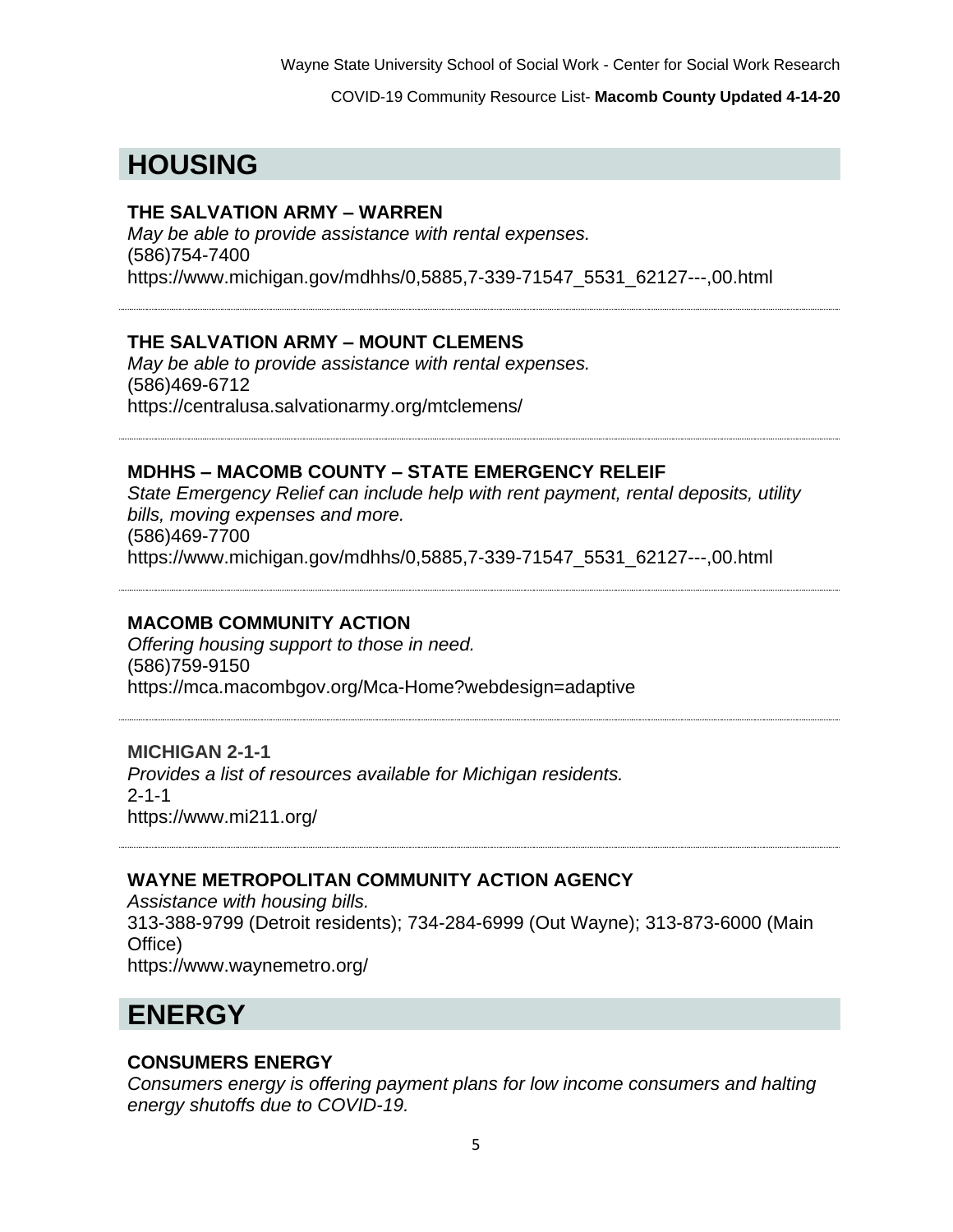COVID-19 Community Resource List- **Macomb County Updated 4-14-20**

1-800-477-5050 https://www.consumersenergy.com/company/media/news-andinformation/emergency-response

#### **DTE ENERGY**

*Electric service for Macomb County. Offering special payment plans and has stopped service shutoff as a response to COVID-19.*  (800)477-4747 https://newlook.dteenergy.com/wps/wcm/connect/dteweb/quicklinks/footer/covid19-response

### **THE HEATH & WARMTH FUND (THAW)**

*Utility assistance partnership with agencies across the state of Michigan.*  1-800-866-8429 https://thawfund.org/

#### **PENFED FOUNDATION**

*Support for veterans in need. May include utility assistance.*  (800)558-9224 https://penfedfoundation.org/

#### **MDHHS – MACOMB COUNTY – STATE EMERGENCY RELEIF**

*State Emergency Relief can include help with rent payment, rental deposits, utility bills, moving expenses and more.* (586)469-7700 https://www.michigan.gov/mdhhs/0,5885,7-339-71547\_5531\_62127---,00.html

#### **MACOMB COMMUNITY ACTION**

*Offering utility support to those in need.*  (586)759-9150 https://mca.macombgov.org/Mca-Home?webdesign=adaptive

#### **MICHIGAN BRIDGES**

*Michigan Energy Assistance Program application.*  (844)799-9876 https://newmibridges.michigan.gov/s/isd-landing-page?language=en\_US

#### **MICHIGAN 2-1-1**

*Provides a list of resources available for Michigan residents.*  2-1-1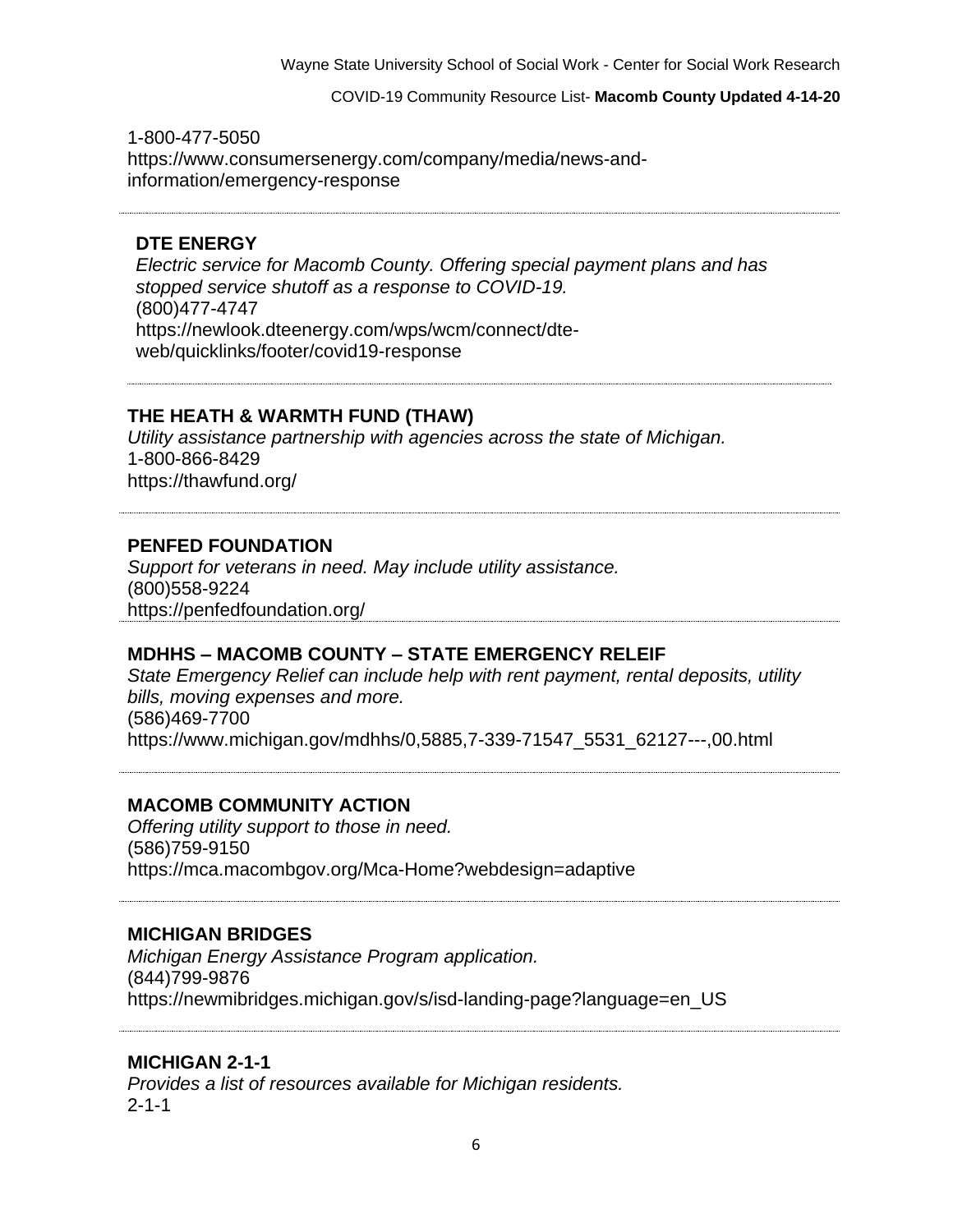COVID-19 Community Resource List- **Macomb County Updated 4-14-20**

https://www.mi211.org/

#### **WAYNE METROPOLITAN COMMUNITY ACTION AGENCY**

*Assistance with heat bills.* 313-388-9799 (Detroit residents); 734-284-6999 (Out Wayne); 313-873-6000 (Main Office) https://www.waynemetro.org/

### **FOOD**

#### **GLEANERS COMMUNITY FOOD BANK OF SOUTHEASTERN MICHIGAN**

*Offers a list of all connected food banks with locations.*  (313)923-3535 EXT. 223 https://www.gcfb.org/community-distribution-sites/

#### **MICHIGAN DEPARTMENT OF EDUCATION**

*Offers a list of all locations currently providing meals to students out of school unexpectedly.*  (517)241-7001 OR (517)373-3324 https://www.mcgi.state.mi.us/schoolnutrition/

#### **MICHIGAN BRIDGES**

*State food assistance application. Michigan is currently providing maximum household allowances to those receiving SNAP benefits.*  (844)799-9876 https://newmibridges.michigan.gov/s/isd-landing-page?language=en\_US

#### **CITY OF WARREN – EMERGENCY HOTLINE**

*Hotline for seniors with extreme food needs.*  (586)574-4526 https://www.cityofwarren.org/warren-mayor-jim-fouts-establishes-warren-emergencyfood-hotline-during-covid-19-crisis/

#### **BETHEL LUTHERAN CHURCH**

*Emergency food boxes containing non-perishables.*  (586)778-0021 https://www.bethelscsmi.org/

#### **BETHLEHEM TEMPLE APOSTOLIC FAITH CHURCH**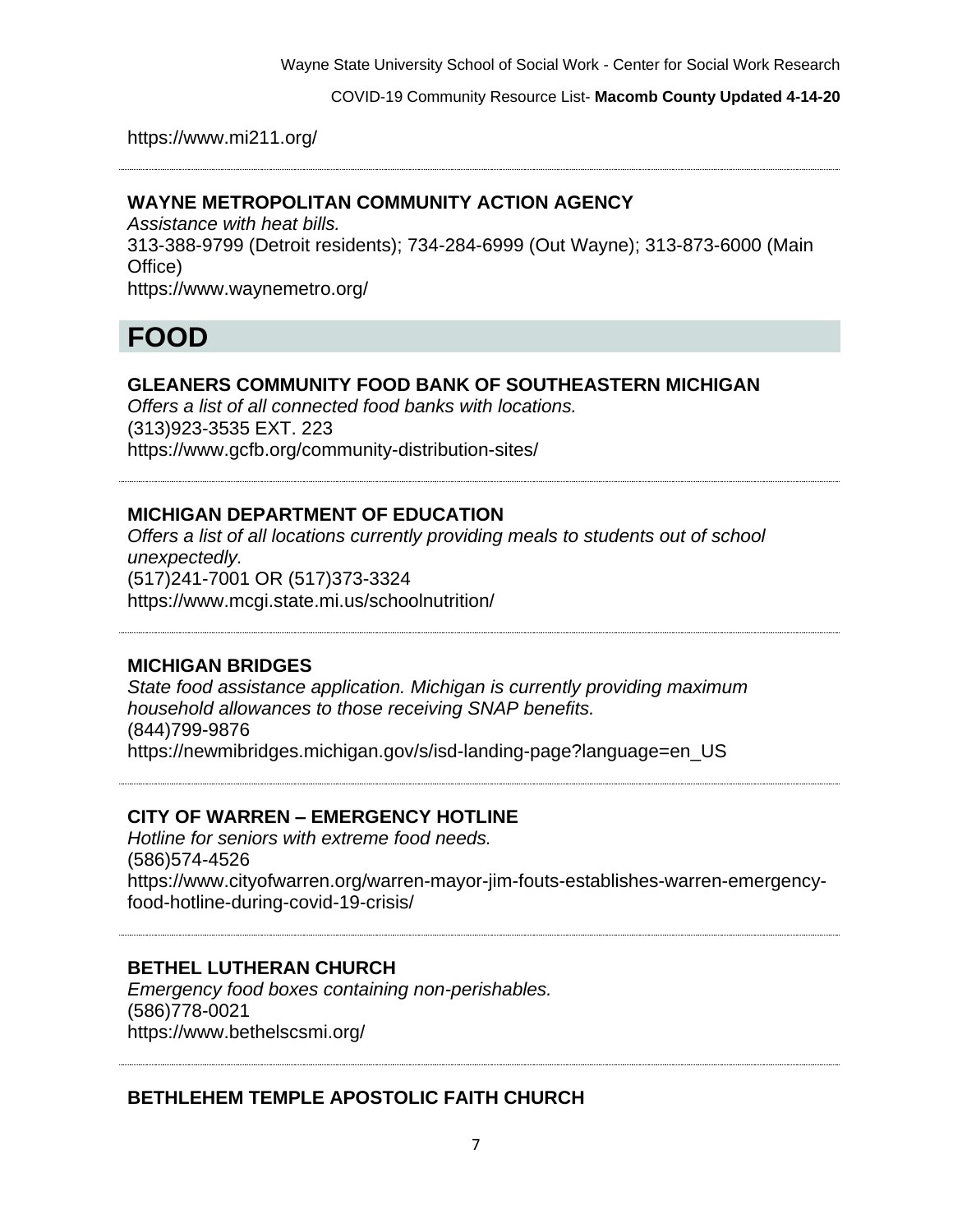COVID-19 Community Resource List- **Macomb County Updated 4-14-20**

*Emergency food to families in need.*  (586)791-4530 http://www.bethlehemtemple.org/

#### **CATHOLIC CHARITIES OF SOUTHEAST MICHIGAN**

*Offering carry-out food assistance for those in need.* (855)882-2736 https://ccsem.org/covid-19-outreach-and-resources/

#### **CHRISTIAN CHURCH FOR ALL NATIONS**

*Provides food packages to families in need.*  (586)778-5130 https://www.navigateresources.net/uwse/MatchList.aspx?k;;0;;N;0;5920;Food%20Pa ntries;TopServices;All

#### **CHRISTIAN TRINITY CHURCH**

*Provides emergency food packages.*  (586)778-2760 https://www.navigateresources.net/uwse/MatchList.aspx?k;;0;;N;0;5920;Food%20Pa ntries;TopServices;All

#### **DETROIT RESCUE MISSION MINISTRIES – LIGHTHOUSE OUTREACH CENTER**

*Provides monthly food boxes to seniors and families with children. Offers emergency food assistance.* 

(586)776-1230 http://lighthousefoodbank.org/

**MACOMB COMMUNITY ACTION**

*Offering food assistance to those in need.*  (586)759-9150 https://mca.macombgov.org/Mca-Home?webdesign=adaptive

#### **MICHIGAN MUSLIM COMMUNITY COUNCIL**

*Offering free grocery delivery service to seniors and other vulnerable populations.*  (734)210-0316 https://www.mimuslimcouncil.org/

**AREA AGENCY ON AGING 1-B**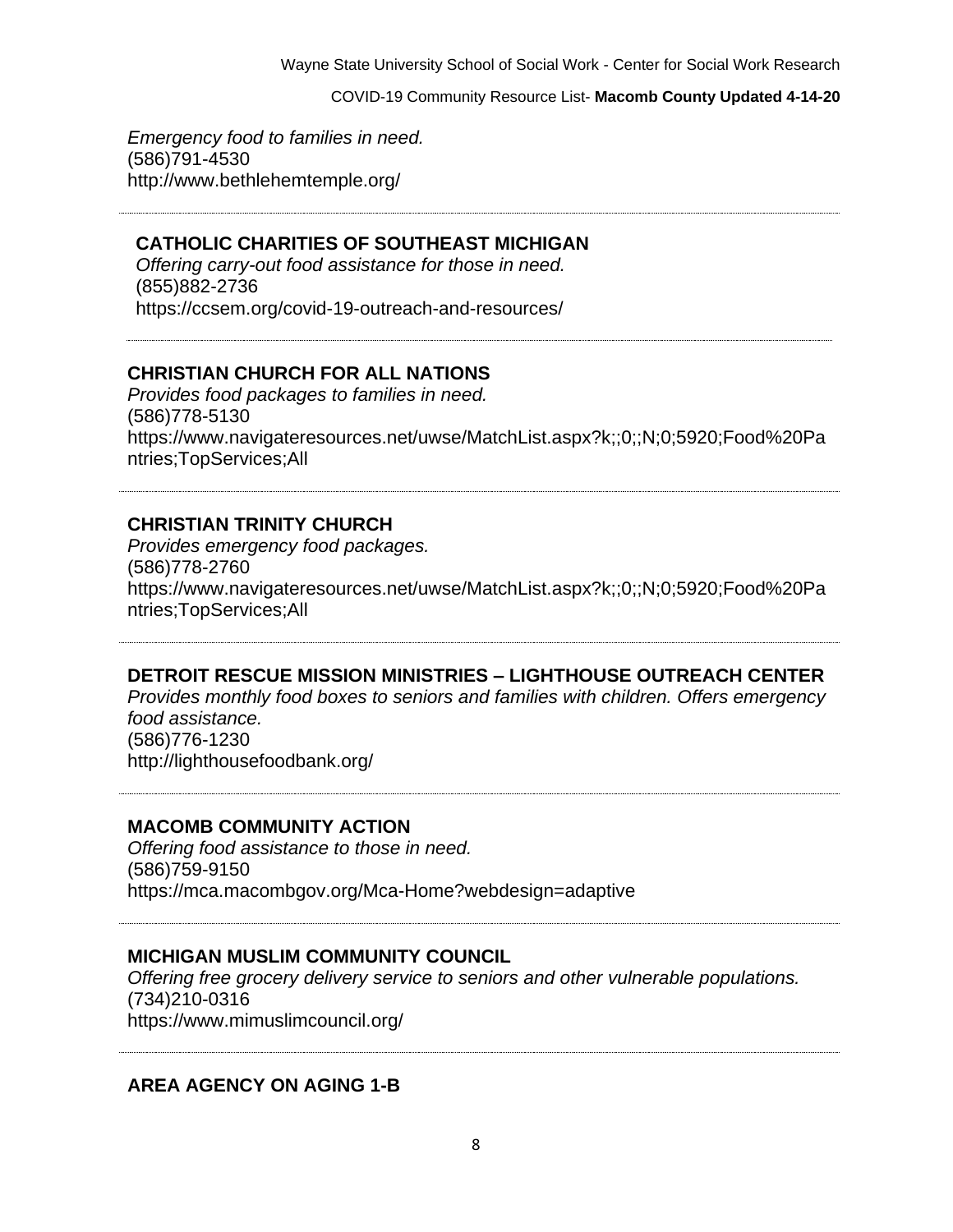COVID-19 Community Resource List- **Macomb County Updated 4-14-20**

*Provides a list of resources – including a list of all stores utilizing vulnerable population hours.*  (800)852-7795 https://aaa1b.org/coronavirus/

### **WATER**

#### **PENFED FOUNDATION**

*Water service payment assistance for all veterans, active military service members, and those currently serving in the Reserves and the National Guard who are experiencing a financial setback due to the negative economic effects of the COVID-19 pandemic.* 800-558-9224 (toll free) https://www.penfedfoundation.org/

#### **THE HEATH & WARMTH FUND (THAW)**

*Utility assistance partnership with agencies across the state of Michigan.*  1-800-866-8429 https://thawfund.org/

#### **THE SALVATION ARMY – WARREN**

*May provide assistance with water bill payments or shutoff costs.*  (586)754-7400 https://www.michigan.gov/mdhhs/0,5885,7-339-71547\_5531\_62127---,00.html

#### **WATER ACCESS VOLUNTEER EFFORT (WAVE) FUND**

*Assistance with access to safe drinking water and sanitation services for low-income families during crisis. When funds are available, WAVE provides up to \$500 to enter the DWSD 10/30/50 Payment Plan.* 313-267-8000 https://detroitmi.gov/departments/water-and-sewerage-department/bill-assistanceand-credits/how-do-i-keep-my-water-flowing

#### **WATER RESIDENTAL ASSISTANCE PROGRAM (WRAP)**

*Financial assistance for residential water.* 313-386-9727 https://www.waynemetro.org/wrap/

#### **WAYNE METROPOLITAN COMMUNITY ACTION AGENCY**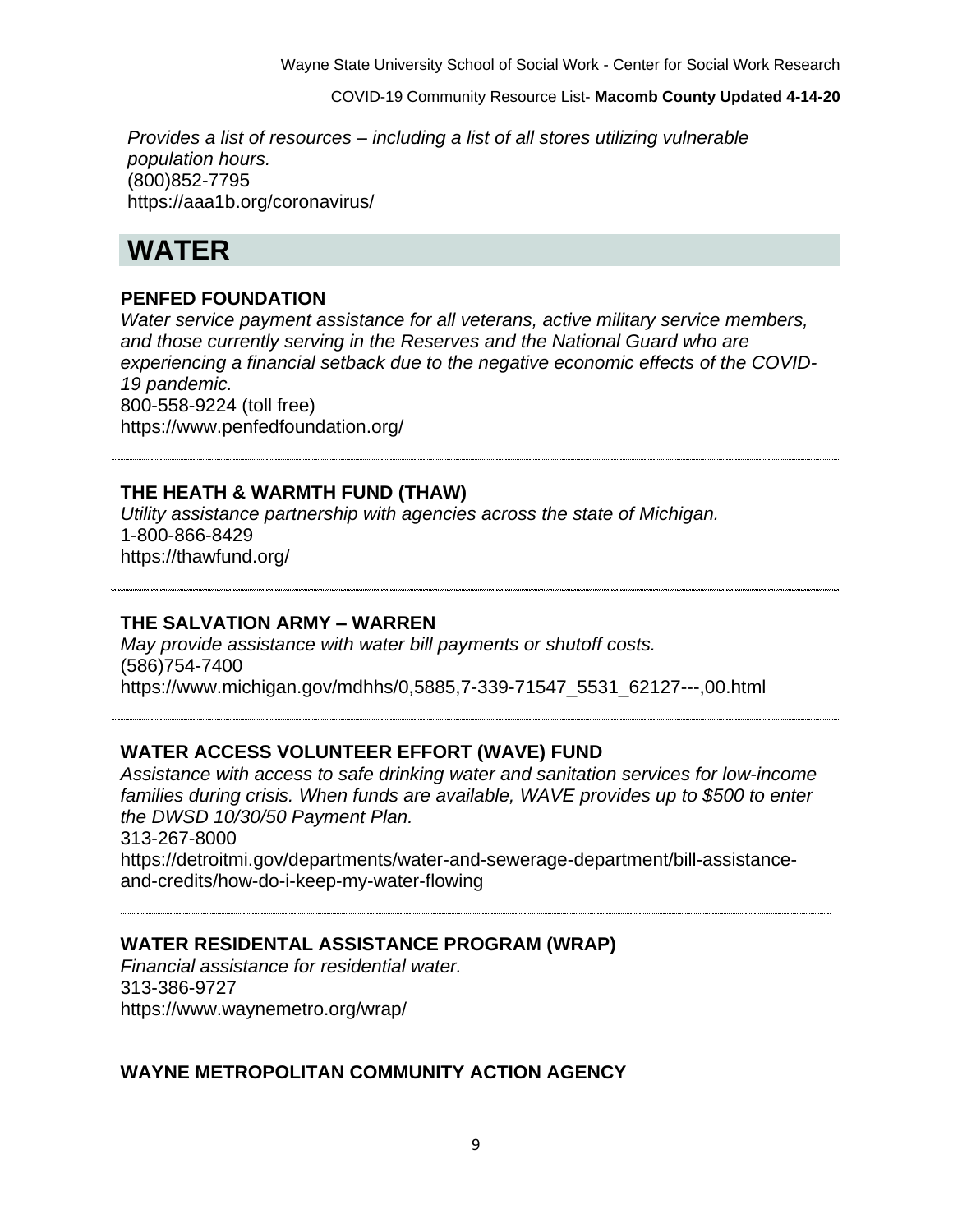COVID-19 Community Resource List- **Macomb County Updated 4-14-20**

*Provides service restoration and payment assistance to Detroit Water and Sewerage Department customers who have had their service interrupted due to nonpayment or is at risk of shut-off. The State of Michigan will pay the \$25 fee to restore service for 30 days. After 30 days, households will pay \$25 monthly to keep their services on. Past due amounts do not need to be paid until after the COVID-19 situation passes.* 313-388-9799 (Detroit residents); 734-284-6999 (Out Wayne); 313-873-6000 (Main Office)

https://www.waynemetro.org/

## **EMERGENCY FINANCIAL RELIEF**

#### **MICHIGAN DEPARTMENT OF HEALTH & HUMAN SERVICES STATE EMERGENCY RELIEF PROGRAM**

*Up to \$175 per year in assistance to qualifying low-income households.* 2-1-1

https://newmibridges.michigan.gov/s/isd-landing-page?language=en\_US

#### **MICHIGAN DEPARTMENT OF HEALTH & HUMAN SERVICES EMERGENCY SERVICES**

*Provides additional assistance beyond State Emergency Relief.* 2-1-1 https://newmibridges.michigan.gov/s/isd-landing-page?language=en\_US

#### **PENFED FOUNDATION**

*Emergency services to veterans in need. May provide financial relief.*  (800)558-9224 https://penfedfoundation.org/

#### **UNITED STATES SMALL BUSINESS ADMINISTRATION – MICHIGAN DISTRICT OFFICE**

*Business disaster loans for small businesses or private, non-profit organizations that suffer substantial economic injury as a direct result of the declared disaster COVID-19 pandemic.* 313-226-6075

https://www.sba.gov/funding-programs/disaster-assistance

# **TRANSPORTATION**

#### **LYFT**

*App based transportation service. Practicing safety and cleanliness in response to COVID-19. https://www.lyft.com/safety/coronavirus#community-health*